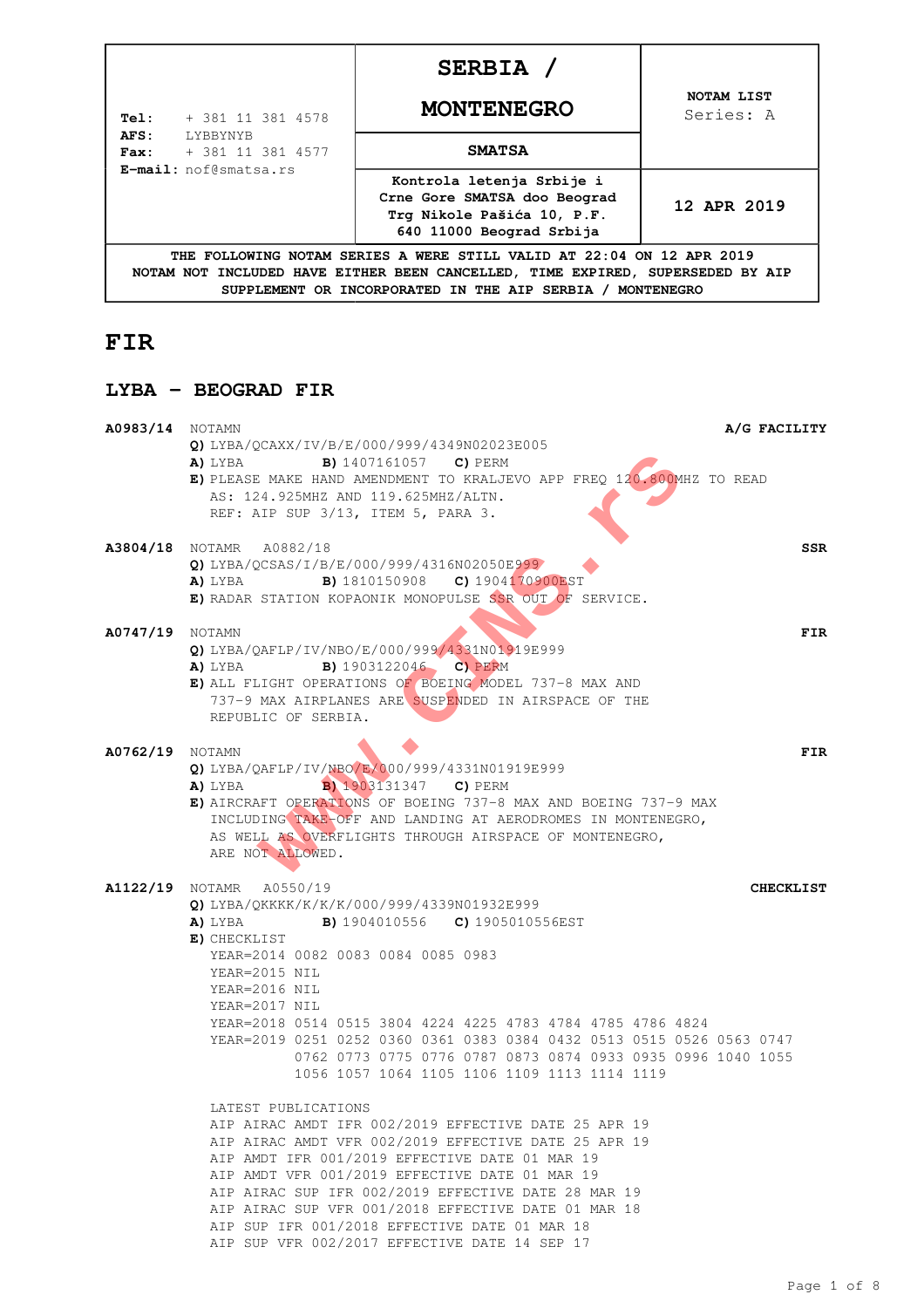|                        | AIC VFR D001/2019 EFFECTIVE DATE 25 APR 19<br>AIC IFR A001/2019 EFFECTIVE DATE 25 APR 19<br>AIC IFR C001/2019 EFFECTIVE DATE 25 APR 19<br>AIC VFR E001/2019 EFFECTIVE DATE 25 APR 19                                                                                                                             |                   |
|------------------------|------------------------------------------------------------------------------------------------------------------------------------------------------------------------------------------------------------------------------------------------------------------------------------------------------------------|-------------------|
| <b>A1299/19</b> NOTAMN | Q) LYBA/QAXTT/IV/BO/E/000/999/4339N01932E001<br><b>B)</b> 1905230000 <b>C)</b> 1906052359<br>A) LYBA<br>E) TRIGGER NOTAM - PERM AIRAC AIP AMDT 3/19 WEF 23 MAY 19.<br>CHANGES TO SIGNIFICANT POINTS COORD RESOLUTION.                                                                                            | SIGNIFICANT POINT |
| <b>A1310/19</b> NOTAMN | Q) LYBA/QRDCA/IV/BO/W/000/181/4358N02141E007<br><b>B)</b> 1904131200 <b>C)</b> 1904131800<br>A) LYBA<br>E) DANGER AREA LYD20 (PASULJANSKE LIVADE) ACT.<br>ENTRY ONLY BY ATC AUTHORIZATION.<br>G) 18100FT AMSL<br>F) GND                                                                                          | DANGER AREA       |
| A1311/19               | NOTAMN<br>Q) LYBA/QWULW/IV/BO/W/000/010/4449N02028E001<br><b>B)</b> 1904131100 <b>C)</b> 1904131700<br>A) LYBA<br>E) TEMPORARY RESTRICTED CIRCULAR AREA WITH RADIUS 500M<br>CENTERED ON 444848N 0202739E (BEOGRAD 11) ACT.<br>UNMANNED AIRCRAFT.<br>ENTRY ONLY BY ATC AUTHORIZATION.<br>$F)$ gnd<br>G) 100FT AGL | UNMANNED AIRCRAFT |
| <b>A1312/19</b> NOTAMN | Q) LYBA/QWULW/IV/BO/W/000/010/4451N02025E001<br><b>B)</b> 1904131130 <b>C)</b> 1904131400<br>A) LYBA<br>E) TEMPORARY RESTRICTED CIRCULAR AREA WITH RADIUS 100M<br>CENTERED ON 445047N 0202453E (ZEMUNSKI KEJ) ACT.<br>UNMANNED AIRCRAFT.<br>ENTRY ONLY BY ATC AUTHORIZATION.<br>G) 100FT AGL<br>F) GND           | UNMANNED AIRCRAFT |
| <b>A1313/19</b> NOTAMN | Q) LYBA/QWULW/IV/BO/W/000/010/4448N02029E001<br><b>B)</b> 1904130900 <b>C)</b> 1904131130<br>A) LYBA<br>E) TEMPORARY RESTRICTED CIRCULAR AREA WITH RADIUS 100M<br>CENTERED ON 444817N 0202859E (VUKOV SPOMENIK) ACT.<br>UNMANNED AIRCRAFT.<br>ENTRY ONLY BY ATC AUTHORIZATION.<br>G) 100FT AGL<br>F) GND         | UNMANNED AIRCRAFT |
| <b>A1314/19</b> NOTAMN | Q) LYBA/QWULW/IV/BO/W/000/010/4451N02024E001<br>A) LYBA B) 1904131330 C) 1904131500<br>E) TEMPORARY RESTRICTED CIRCULAR AREA WITH RADIUS 100M<br>CENTERED ON 445057N 0202429E (GARDOS) ACT.<br>UNMANNED AIRCRAFT.<br>ENTRY ONLY BY ATC AUTHORIZATION.<br>F) GND<br>G) 100FT AGL                                  | UNMANNED AIRCRAFT |
| <b>A1315/19</b> NOTAMN | Q) LYBA/OWULW/IV/BO/W/000/010/4444N02025E001<br><b>B)</b> 1904131200 <b>C)</b> 1904131600<br>A) LYBA<br>E) TEMPORARY RESTRICTED CIRCULAR AREA WITH RADIUS 500M<br>CENTERED ON 444427N 0202514E (OS BRANKO COPIC) ACT.<br>UNMANNED AIRCRAFT.<br>ENTRY ONLY BY ATC AUTHORIZATION.<br>$F)$ gnd<br>G) 100FT AGL      | UNMANNED AIRCRAFT |
| <b>A1316/19</b> NOTAMN | Q) LYBA/QRDCA/IV/BO/W/000/181/4358N02141E007<br><b>B)</b> 1904140600 <b>C)</b> 1904141800<br>A) LYBA<br>E) DANGER AREA LYD20 (PASULJANSKE LIVADE) ACT.<br>ENTRY ONLY BY ATC AUTHORIZATION.<br>F) GND<br>G) 18100FT AMSL                                                                                          | DANGER AREA       |
| <b>A1317/19</b> NOTAMN |                                                                                                                                                                                                                                                                                                                  | UNMANNED AIRCRAFT |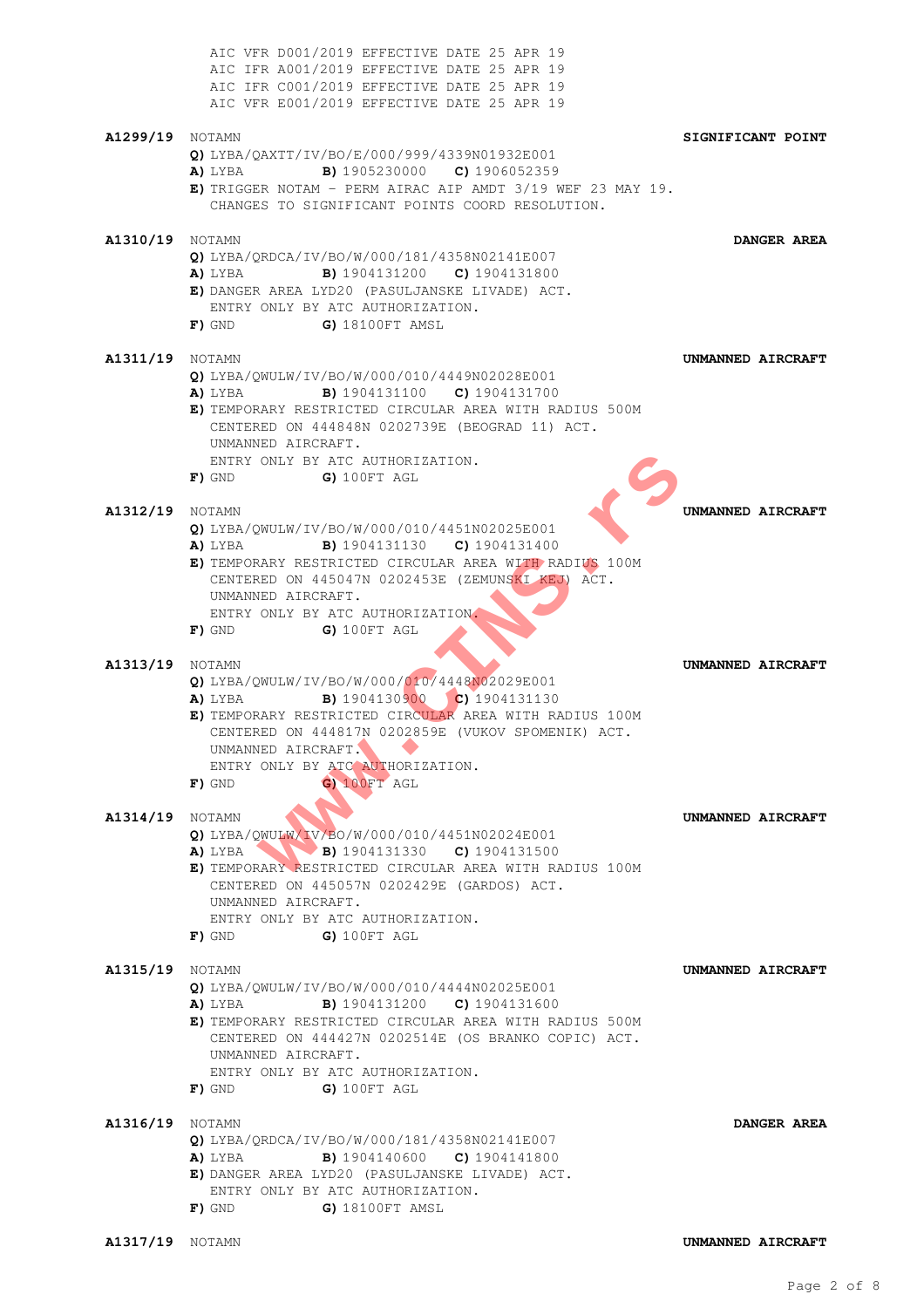|                        | Q) LYBA/OWULW/IV/BO/W/000/010/4452N02038E001<br><b>B)</b> 1904141100 <b>C)</b> 1904141700<br>A) LYBA<br>E) TEMPORARY RESTRICTED CIRCULAR AREA WITH RADIUS 500M<br>CENTERED ON 445204N 023814E (PANCEVO 3) ACT.<br>UNMANNED AIRCRAFT.<br>ENTRY ONLY BY ATC AUTHORIZATION.<br>G) 100FT AGL<br>$\mathbf{F}$ ) gnd |                   |
|------------------------|----------------------------------------------------------------------------------------------------------------------------------------------------------------------------------------------------------------------------------------------------------------------------------------------------------------|-------------------|
| <b>A1319/19</b> NOTAMN | Q) LYBA/QWULW/IV/BO/W/000/010/4452N02038E001<br><b>B)</b> 1904151100 <b>C)</b> 1904151700<br>A) LYBA<br>E) TEMPORARY RESTRICTED CIRCULAR AREA WITH RADIUS 500M<br>CENTERED ON U 445204N 0203814E (PANCEVO 3) ACT.<br>UNMANNED AIRCRAFT.<br>ENTRY ONLY BY ATC AUTHORIZATION.<br>F) GND<br>G) 100FT AGL          | UNMANNED AIRCRAFT |
| <b>A1320/19</b> NOTAMN | Q) LYBA/QRDCA/IV/BO/W/000/086/4457N02115E003<br><b>A)</b> LYBA <b>B)</b> 1904151000 <b>C)</b> 1904152200<br>E) DANGER AREA LYD14 (ORESAC) ACT.<br>ENTRY ONLY BY ATC AUTHORIZATION.<br>$F)$ GND $G)$ 8600FT AMSL                                                                                                | DANGER AREA       |
| <b>A1321/19</b> NOTAMN | Q) LYBA/QRDCA/IV/BO/W/000/181/4358N02141E007<br><b>A)</b> LYBA <b>B)</b> 1904150600 <b>C)</b> 1904151800<br>E) DANGER AREA LYD20 (PASULJANSKE LIVADE) ACT.<br>ENTRY ONLY BY ATC AUTHORIZATION.<br>G) 18100FT AMSL<br>$F)$ gnd                                                                                  | DANGER AREA       |
| <b>A1322/19</b> NOTAMN | Q) LYBA/QRTCA/IV/BO/W/000/050/4336N02108E021<br><b>A)</b> LYBA <b>B)</b> 1904150700 <b>C)</b> 1904151600<br>E) TRA 77Z ACT.<br>ENTRY ONLY BY ATC AUTHORIZATION.<br>G) 5000FT AMSL<br>F) GND                                                                                                                    | TEMPO RESTR. AREA |
| <b>A1323/19</b> NOTAMN | Q) LYBA/QRTCA/IV/BO/W/000/050/4258N02142E039<br><b>A)</b> LYBA <b>B)</b> 1904150700 <b>C)</b> 1904151600<br>E) TRA 86Z ACT.<br>ENTRY ONLY BY ATC AUTHORIZATION.<br>G) 5000FT AMSL<br>$F)$ GND                                                                                                                  | TEMPO RESTR. AREA |
| <b>A1324/19</b> NOTAMN | Q) LYBA/QRTCA/IV/BO/W/145/660/4505N02047E033<br>A) LYBA B) 1904151000 C) 1904151100<br>E) TSA 11Z ACT.<br>IFR FLIGHT PLANNING ALLOWED, USERS MAY EXPECT DELAYS. TO AVOID<br>DELAYS SUGGESTED RE-ROUTING IS PROPOSED IN AIP SERBIA AND<br>MONTENEGRO, ENR 1.10, PARA 4.2.1.<br>G) FL660<br>$F$ ) FL145          | TEMPO RESTR. AREA |

## **AERODROMES**

## **LYBE - BEOGRAD / NIKOLA TESLA**

**A0515/19** NOTAMR A0212/19 **DOCKING SYSTEM Q)** LYBA/QFDXX/I/M/A/000/999/4449N02018E005 **A)** LYBE **B)** 1902270723 **C)** 1904301500EST **E)** VISUAL DOCKING GUIDANCE SYSTEM ON ACFT STANDS A6 TO A10 TEMPORARY OUT OF SERVICE. FOLLOW ONLY MARSHALLER INSTRUCTIONS. **A0526/19** NOTAMR A0512/19 **TWY Q)** LYBA/QMXLC/IV/M/A/000/999/4449N02018E005 **A)** LYBE **B)** 1902270946 **C)** PERM **E)** PART OF TWY L FROM SERVICE ROAD ON APRON B TO MAINTENANCE RAMP RESTRICTED FOR ACFT WITH WINGSPAN GREATER THAN 60.30M.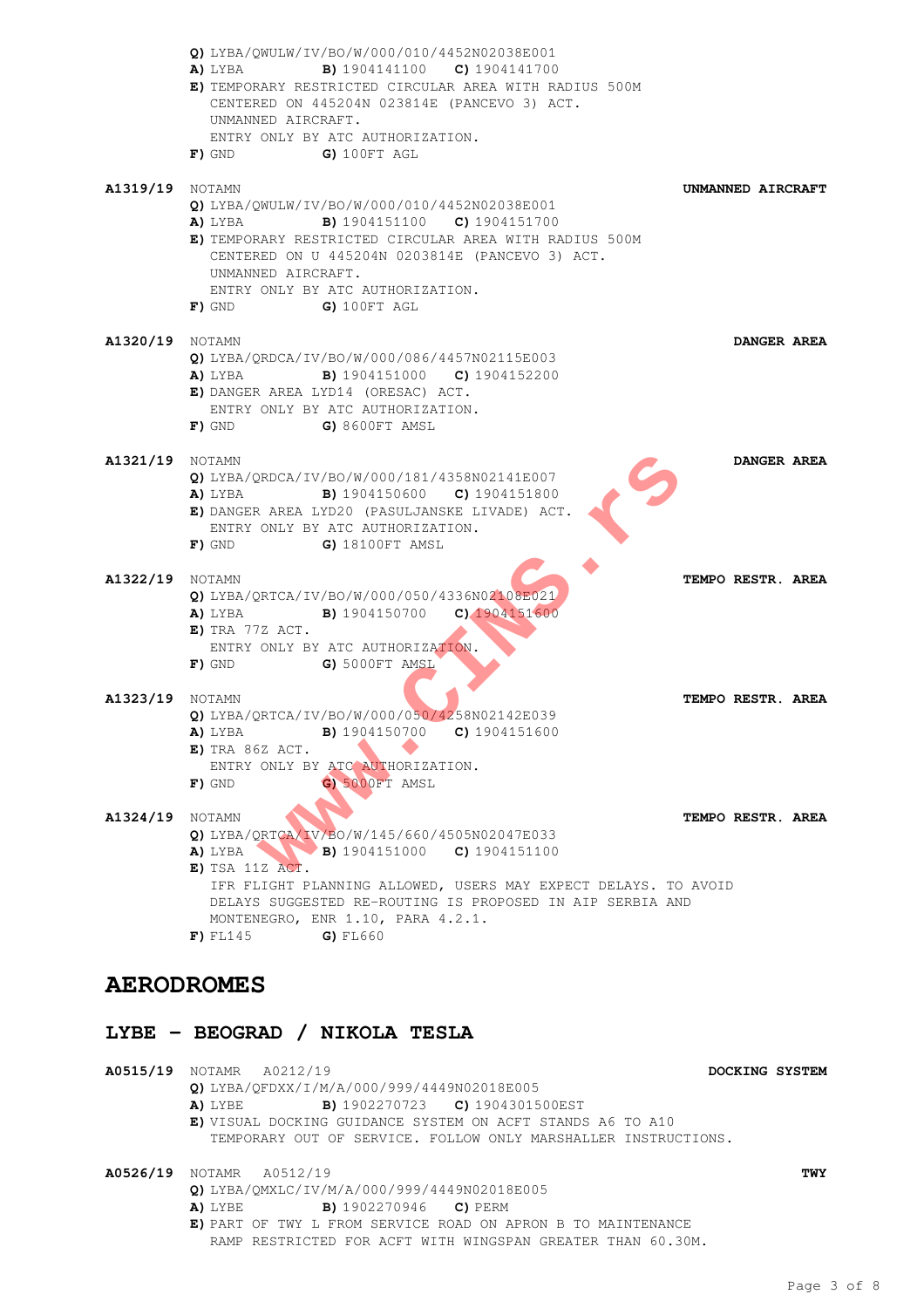| <b>A0773/19</b> NOTAMN | Q) LYBA/QMRTT/IV/BO/A/000/999/4449N02018E005<br><b>B)</b> 1904250000 <b>C)</b> 1905082359<br>A) LYBE<br>E) TRIGGER NOTAM - PERM AIRAC AIP AMDT $2/19$ WEF 25 APR 19.<br>INTRODUCTION OF RESA DIMENSIONS.                  | <b>RWY</b>       |
|------------------------|---------------------------------------------------------------------------------------------------------------------------------------------------------------------------------------------------------------------------|------------------|
| <b>A0775/19</b> NOTAMN | Q) LYBA/QMATT/IV/BO/A/000/999/4449N02018E005<br><b>B)</b> 1904250000 <b>C)</b> 1905082359<br>A) LYBE<br>E) TRIGGER NOTAM - PERM AIRAC AIP AMDT $2/19$ WEF 25 APR 19.<br>CHANGES TO SURFACE AND STRENGTH OF APRON AND TWY. | MOVEMENT AREA    |
| <b>A0933/19</b> NOTAMN | Q) LYBA/QMNLC/IV/NBO/A/000/999/4449N02018E005<br><b>B)</b> 1905311000 <b>C)</b> 1906010500<br>A) LYBE<br>E) APRON N CLSD BTN STOP BAR F4 AND STOP BAR F7.                                                                 | <b>APRON</b>     |
| <b>A0935/19</b> NOTAMN | Q) LYBA/QFALT/IV/NBO/A/000/999/4449N02018E005<br><b>B)</b> 1905310000 <b>C)</b> 1906010500<br>A) LYBE<br>E) AD CLSD FOR ALL AD-HOC (NON-SCHEDULED) CARGO FLIGHTS.                                                         | <b>AERODROME</b> |
| <b>A0996/19</b> NOTAMN | Q) LYBA/QFDXX/I/M/A/000/999/4449N02018E005<br><b>B)</b> 1903251145 <b>C)</b> 1904251145<br>A) LYBE<br>E) VISUAL DOCKING GUIDANCE SYSTEM ON ACFT STAND C4 OUT OF SERVICE.<br>FOLLOW ONLY MARSHALLER INSTRUCTIONS.          | DOCKING SYSTEM   |
| <b>A1040/19</b> NOTAMN | Q) LYBA/QMRLC/IV/NBO/A/000/999/4449N02018E005<br><b>B)</b> 1905312300 <b>C)</b> 1906010300<br>A) LYBE<br>E) RWY 12/30 CLSD DUE TO SPECIAL EVENT.                                                                          | <b>RWY</b>       |
| <b>A1328/19</b> NOTAMN | Q) LYBA/QMXLC/IV/M/A/000/999/4449N02018E005<br>B) 1904122000 C) 1904130100<br>A) LYBE<br>E) PART OF TWY H BTN TWY K AND ACFT STAND B4<br>CLSD DUE TO WIP.                                                                 | TWY              |
| <b>A1329/19</b> NOTAMN | Q) LYBA/QMRLC/IV/NBO/A/000/999/4449N02018E005<br><b>B</b> 1904142300 <b>C</b> 1904150315<br>A) LYBE<br>E) RWY 12/30 CLSD EXC FOR EMERG LDG DUE TO WIP.                                                                    | <b>RWY</b>       |
| <b>A1330/19</b> NOTAMN | Q) LYBA/OMRLC/IV/NBO/A/000/999/4449N02018E005<br><b>B)</b> 1904162300 <b>C)</b> 1904170310<br>A) LYBE<br>E) RWY 12/30 CLSD DUE TO WIP EXC FOR EMERG LDG.                                                                  | <b>RWY</b>       |
| <b>A1335/19</b> NOTAMN | Q) LYBA/QMRLC/IV/NBO/A/000/999/4449N02018E005<br><b>B)</b> 1904132300 <b>C)</b> 1904140300<br>A) LYBE<br>E) RWY 12/30 CLSD DUE TO WIP EXC FOR EMERG LDG.                                                                  | <b>RWY</b>       |
| <b>A1336/19</b> NOTAMN | Q) LYBA/QNVAS/IV/BO/AE/000/999/4501N01926E025<br><b>B)</b> 1904170600 <b>C)</b> 1904171100EST<br>A) LYBE<br>$E)$ VOR/DME SMI 117MHZ/CH117X U/S.                                                                           | <b>VOR</b>       |

## **LYKI - KIKINDA**

| <b>A0787/19</b> NOTAMN |                                                               | ATZ |
|------------------------|---------------------------------------------------------------|-----|
|                        | Q) LYBA/OAZTT/IV/BO/AE/000/030/4546N02025E005                 |     |
|                        | <b>B)</b> 1904250000 <b>C)</b> 1905082359<br>A) LYKI          |     |
|                        | $E$ ) TRIGGER NOTAM - PERM AIRAC AIP AMDT 2/19 WEF 25 APR 19. |     |
|                        | CHANGES TO LATERAL LIMITS AND FREO OF KIKINDA ATZ/RMZ.        |     |

## **LYKV - KRALJEVO / LADJEVCI**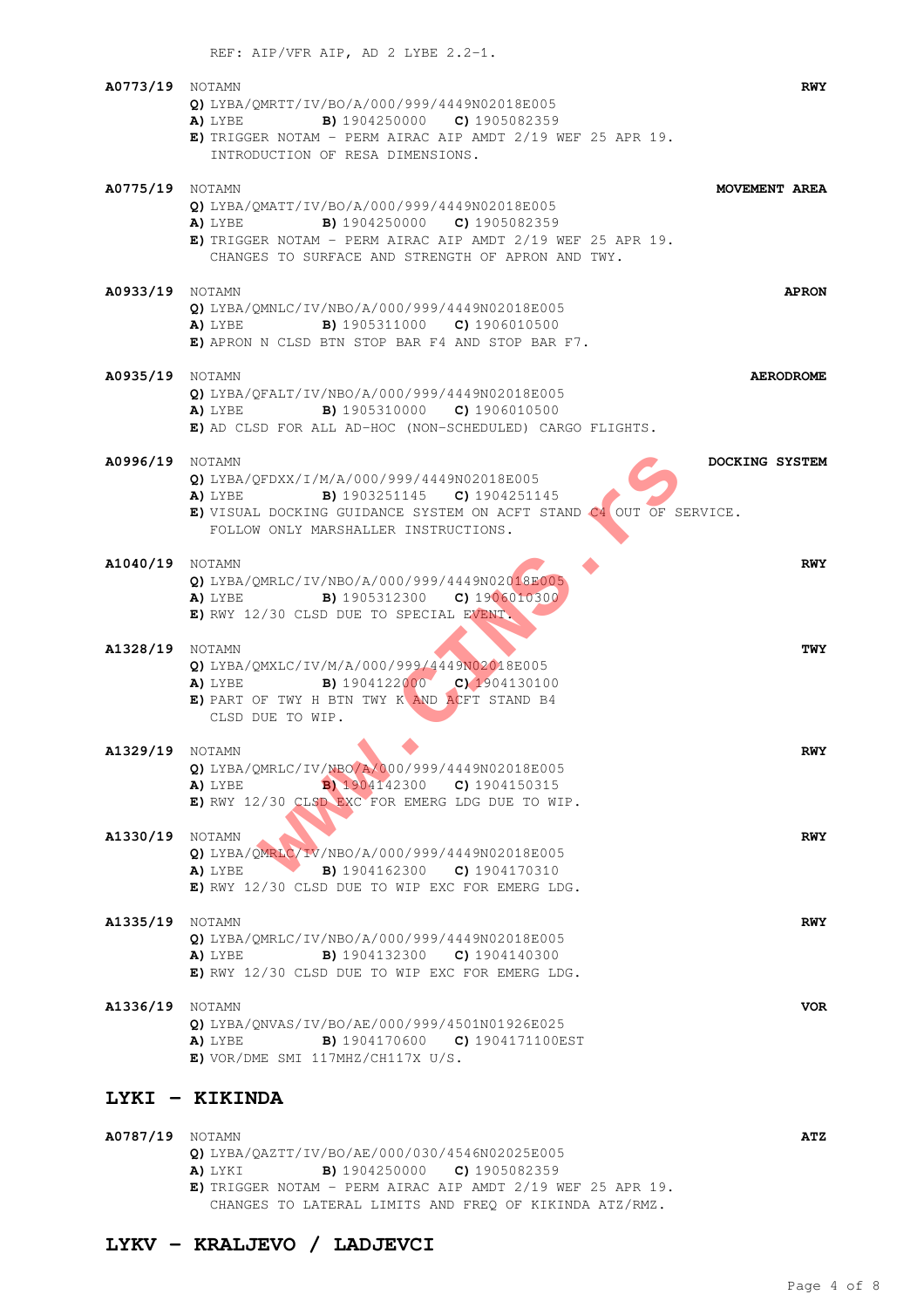**A1300/19** NOTAMN **RWY Q)** LYBA/QMRTT/IV/BO/A/000/999/4349N02035E005 **A)** LYKV **B)** 1905230000 **C)** 1906052359 **E)** TRIGGER NOTAM - PERM AIRAC AIP AMDT 3/19 WEF 23 MAY 19. CHANGES TO RWY DESIGNATORS. **LYNI - NIS / KONSTANTIN VELIKI A0514/18** NOTAMN **ILS Q)** LYBA/QICCS/I/NBO/A/000/999/4320N02151E005 **A)** LYNI **B)** 1803131409 **C)** PERM **E)** ILS YNI INSTALLED FOR RWY 29: LOC 29 COORD: 432009.5N 0215108.5E LOC 29 FREQ: 109.30MHZ LOC 29 ID: YNI GP 29 COORD: 432000.8N 0215144.0E GP 29 FREQ: 332.00MHZ GP 29 ID: YNI REF: AIP/VFR AIP, AD 2 LYNI 1.1, LYNI AD 2.19 **A0515/18** NOTAMN **ILS DME Q)** LYBA/QIDCS/I/NBO/A/000/999/4320N02151E005 **A)** LYNI **B)** 1803131414 **C)** PERM **E)** DME ASSOCIATED WITH ILS FOR RWY 29 INSTALLED. COORD: 432000.7N 0215144.0E FREQ: 30X ID: YNI ELEV DME ANTENNA: 665FT COVERAGE: DATA NOT AVBL REF: AIP/VFR AIP, AD 2 LYNI 1.1, LYNI AD 2.19 **A0251/19** NOTAMN **ACFT DE-ICING Q)** LYBA/QFIXX/IV/NBO/A/000/999/4320N02151E005 **A)** LYNI **B)** 1902060914 **C)** PERM **E)** DE-ICING FACILITIES CHANGED TO READ AS FOLLOWS: 2 DE/ANTI-ICING TRUCKS, ADF (AIRCRAFT DE-ICING FLUID) TYPE I AND TYPE II. REF: AIP/VFR AIP, AD 2 LYNI 1.1, LYNI AD 2.4. **A0252/19** NOTAMN **FUEL Q)** LYBA/QFUXX/IV/NBO/A/000/999/4320N02151E005 **A)** LYNI **B)** 1902060951 **C)** PERM **E)** NEW FUELLING FACILITY INSTALLED: - 1 TRUCK/32000LITRES - DELIVERY RATE 1X1000LITRES/MIN, 1X300LITRES/MIN. REF: AIP/VFR AIP, AD 2 LYNI 1.1, LYNI AD 2.4. **A0383/19** NOTAMR A0104/19 **ILS Q)** LYBA/QICCT/I/NBO/A/000/999/4320N02151E005 **A)** LYNI **B)** 1902180739 **C)** 1904201700EST **E)** ILS YNI FREQ 109.30MHZ/332.00MHZ ON TEST, DO NOT USE. **A0384/19** NOTAMR A0105/19 **ILS DME Q)** LYBA/QIDCT/I/NBO/A/000/999/4320N02151E005 **A)** LYNI **B)** 1902180741 **C)** 1904201700EST **E)** DME YNI CH 30X ON TEST, DO NOT USE. **A0776/19** NOTAMN **RWY Q)** LYBA/QMRTT/IV/BO/A/000/999/4320N02151E005 **A)** LYNI **B)** 1904250000 **C)** 1905082359 **E)** TRIGGER NOTAM - PERM AIRAC AIP AMDT 2/19 WEF 25 APR 19. INTRODUCTION OF RESA DIMENSIONS. **A1064/19** NOTAMN **AERODROME Q)** LYBA/QFAAH/IV/NBO/A/000/999/4320N02151E005 **A)** LYNI **B)** 1903302300 **C)** 1910262159 **E)** AD HOURS OF SERVICE: MON 0630-0830 AND 1600-1800 TUE SAT 1330-1530 THU 1030-1230 AND 1630-1830 **www.CINS.rs**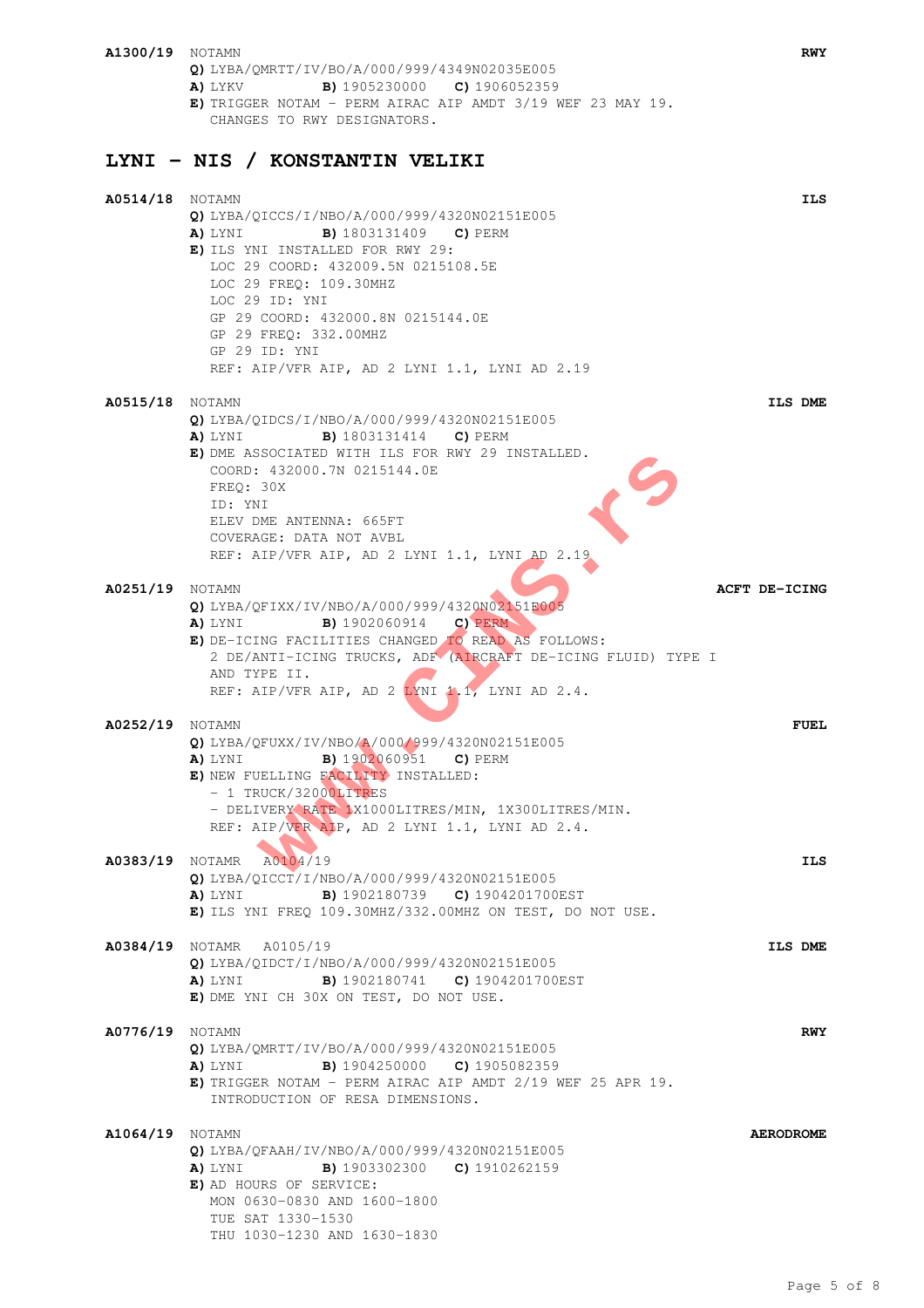FRI 1230-1430 SUN 1200-1400. AD MAY BE OPEN OUTSIDE OF OPR HR UPON AD OPERATOR APPROVAL.

## **LYPG - PODGORICA**

|                        | A4824/18 NOTAMR A2792/18<br>$Q)$ LYBA/QNXAS/V/B/AE/000/999/4222N01915E025<br><b>A)</b> LYPG <b>B)</b> 1811231206 <b>C)</b> 1911231400EST<br>E) VDF ON FREQ:<br>118.200MHZ (PODGORICA TWR),<br>135.150MHZ (PODGORICA APP),<br>136.150MHZ (PODGORICA ARR/ALTN),<br>118.700MHZ (PODGORICA TWR/ALTN) OUT OF SERVICE.) |                  | DF         |
|------------------------|-------------------------------------------------------------------------------------------------------------------------------------------------------------------------------------------------------------------------------------------------------------------------------------------------------------------|------------------|------------|
|                        | <b>A0873/19</b> NOTAMR A3923/18<br>Q) LYBA/QFAXX/IV/NBO/A/000/999/4222N01915E005<br>A) LYPG B) 1903191056 C) 1911131300EST<br>E) START UP OF AIRCRAFT ENGINES AT APRON AND FOR GENERAL AVIATION<br>APRON FOR TESTING PURPOSES IS STRICTLY FORBIDDEN.                                                              | <b>AERODROME</b> |            |
|                        | <b>A0874/19</b> NOTAMR A3924/18<br>Q) LYBA/QFAXX/IV/NBO/A/000/999/4222N01915E005<br><b>A)</b> LYPG <b>B)</b> 1903191057 <b>C)</b> 1911131300EST<br>E) START UP OF AIRCRAFT ENGINES AT APRON, GENERAL AVIATION APRON<br>AND TECHNICAL APRON IS PROHIBITED WITHOUT THE PRESENCE OF THE<br>MARSHALLER.               | <b>AERODROME</b> |            |
| <b>A1113/19</b> NOTAMN | Q) LYBA/OFAAH/IV/NBO/A/000/999/4222N01915E005<br><b>B)</b> 1903310430 <b>C)</b> 1906052030<br>A) LYPG<br>E) AD HOURS OF SERVICE:<br>MON WED THU FRI 0430-2030<br>TUE SAT SUN 0430-2130<br>LANDING/TAKE OFF OUTSIDE OF OPR HR UPON PRIOR AD OPERATOR<br>PERMISSION ONLY.                                           | <b>AERODROME</b> |            |
| <b>A1154/19</b> NOTAMN | Q) LYBA/QFFCH/IV/NBO/A/000/999/4222N01915E005<br><b>B)</b> 1904021710 <b>C)</b> 1904301845<br>A) LYPG<br>D) MON 1510-1615, TUE 1710-1845, WED 0835-0940 1100-1205<br>E) AD RESCUE AND FIRE FIGHTING CATEGORY UPGRADED FROM 6 TO 7.                                                                                | FIRE AND RESCUE  |            |
| <b>A1155/19</b> NOTAMN | Q) LYBA/QFFCH/IV/NBO/A/000/999/4222N01915E005<br>A) LYPG<br>B) 1904041245 C) 1904281845<br>D) THU 1245-1350 1600-1700, FRI 1900-2005, SUN 0535-0910 1640-1845<br>E) AD RESCUE AND FIRE FIGHTING CATEGORY UPGRADED FROM 6 TO 7.                                                                                    | FIRE AND RESCUE  |            |
|                        | A1331/19 NOTAMR A4783/18<br>Q) LYBA/QFUAU/IV/NBO/A/000/999/4222N01915E005<br><b>A)</b> LYPG <b>B)</b> 1904121343 <b>C)</b> 1911131200<br>E) AVGAS 100LL NOT AVBL.                                                                                                                                                 |                  | FUEL       |
|                        | A1332/19 NOTAMR A4784/18<br>Q) LYBA/QMRHX/IV/NBO/A/000/999/4222N01915E005<br><b>B)</b> 1904121350 <b>C)</b> 1911131200<br>A) LYPG<br>E) PERIODICAL BIRD CONCENTRATION ON AND IN THE VICINITY OF RWY.                                                                                                              |                  | <b>RWY</b> |
|                        | A1333/19 NOTAMR A4785/18<br>Q) LYBA/QLTAS/IV/BO/A/000/999/4222N01915E005<br><b>A)</b> LYPG <b>B)</b> 1904121353 <b>C)</b> 1911131200<br>E) THR IDENTIFICATION LIGHTS RWY 36 OUT OF SERVICE.                                                                                                                       |                  | THR LGTS   |
|                        | A1334/19 NOTAMR A4786/18<br>Q) LYBA/QLFAS/I/BO/A/000/999/4222N01915E005<br><b>A)</b> LYPG <b>B)</b> 1904121354 <b>C)</b> 1911131200<br>E) SEQUENCE FLASHING LIGHTS RWY 36 OUT OF SERVICE.                                                                                                                         | SEQ FLASH LGTS   |            |
| <b>A1337/19</b> NOTAMN |                                                                                                                                                                                                                                                                                                                   | FIRE AND RESCUE  |            |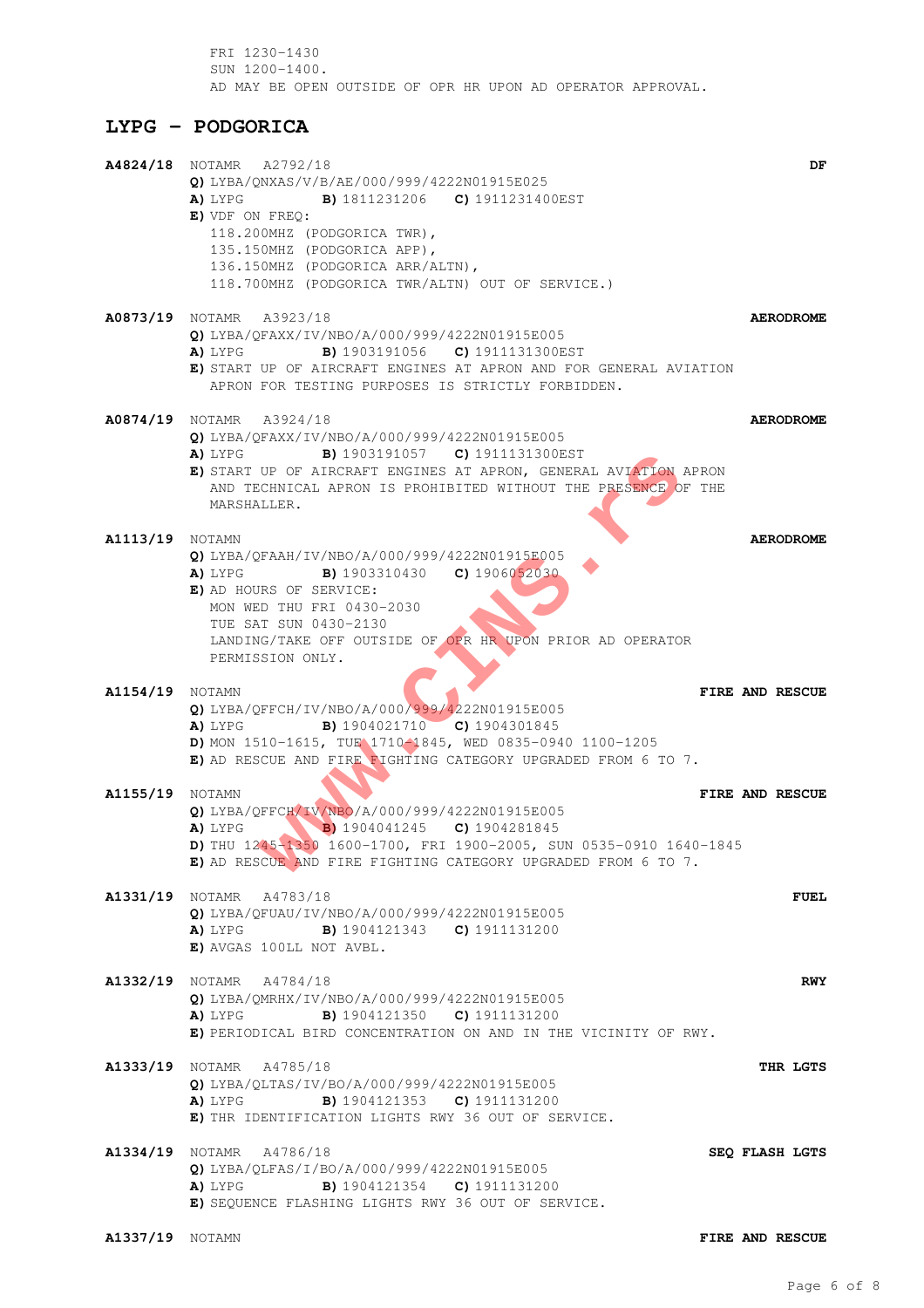**Q)** LYBA/QFFCH/IV/NBO/A/000/999/4222N01915E005 **A)** LYPG **B)** 1904130620 **C)** 1904130755 **E)** AD RESCUE AND FIRE FIGHTING CATEGORY UPGRADED FROM 6 TO 7.

### **LYPR - PRISTINA**

| <b>A0082/14</b> NOTAMN | <b>STAR</b><br>Q) LYBA/OPAAW/I/NBO/A/000/999/4234N02102E005<br><b>A)</b> LYPR <b>B)</b> 1404030000 <b>C)</b> PERM<br>E) STAR VAL 1N COMPLETELY WITHDRAWN.<br>REF: AIP, AD 2 LYPR 5.1-1                                                                                                                                                                                                                                                                                                                    |            |
|------------------------|-----------------------------------------------------------------------------------------------------------------------------------------------------------------------------------------------------------------------------------------------------------------------------------------------------------------------------------------------------------------------------------------------------------------------------------------------------------------------------------------------------------|------------|
| <b>A0083/14</b> NOTAMN | $Q)$ LYBA/QPDAW/I/NBO/A/000/999/4234N02102E005<br>A) LYPR<br><b>B)</b> 1404030000 <b>C)</b> PERM<br>E) SID VAL 1Q COMPLETELY WITHDRAWN.<br>REF: AIP, AD 2 LYPR 8.1-1 AND AD 2 LYPR 8.1-3                                                                                                                                                                                                                                                                                                                  | SID        |
| <b>A0084/14</b> NOTAMN | $Q)$ LYBA/QPDAW/I/NBO/A/000/999/4234N02102E005<br>A) LYPR<br><b>B)</b> 1404030000 <b>C)</b> PERM<br>E) SID VAL 2Q COMPLETELY WITHDRAWN.<br>REF: AIRAC AIP SUP 1/08 APPENDIX 3, PAGE 1 AND 2                                                                                                                                                                                                                                                                                                               | SID        |
| <b>A0085/14</b> NOTAMN | Q) LYBA/QPDAW/I/NBO/A/000/999/4234N02102E005<br><b>B)</b> 1404030000 <b>C)</b> PERM<br>A) LYPR<br>E) SID VAL 1R COMPLETELY WITHDRAWN.<br>REF: AIP, AD 2 LYPR 8.1-5 AND AD 2 LYPR 8.1-7                                                                                                                                                                                                                                                                                                                    | SID        |
| LYTV - TIVAT           |                                                                                                                                                                                                                                                                                                                                                                                                                                                                                                           |            |
|                        | <b>A4224/18</b> NOTAMR A2318/17<br>MOVEMENT AREA<br>Q) LYBA/QMALT/IV/NBO/A/000/999/4224N01843E005<br><b>B)</b> 1810261414 <b>C)</b> 1910261000EST<br>A) LYTV<br>E) USE OF TWY B AND APRON TWY FROM ACFT PARKING STAND 1 TO ACFT<br>PARKING STAND 4 AND PARKING ON ACFT PARKING STANDS FROM 1 TO 3<br>APPROVED FOR ACFT WITH WING SPAN FROM 33M UP TO 36M.<br>GUIDANCE PROVIDED BY TAXI MARKING GUIDELINES AND WINGMAN<br>MARSHALING SIGNALS WHEN PARKING STANDS FROM 1 TO 4 OCCUPIED.<br>CAUTION ADVISED. |            |
| <b>A4225/18</b> Notamr | A2319/17<br><b>FUEL</b><br>Q) LYBA/QFUAU/IV/NBO/A/000/999/4224N01843E005<br><b>B)</b> 1810261415 <b>C)</b> 1910261000EST<br>A) LYTV<br>E) FUEL 100LL NOT AVBL.                                                                                                                                                                                                                                                                                                                                            |            |
|                        | <b>A1119/19</b> NOTAMR A0549/19<br><b>ACFT STANDS</b><br>Q) LYBA/QMPLC/IV/BO/A/000/999/4224N01843E005<br><b>A)</b> LYTV <b>B)</b> 1903310740 <b>C)</b> 1904301000EST<br>E) ACFT STAND G6 CLSD.                                                                                                                                                                                                                                                                                                            |            |
| <b>A1231/19</b> NOTAMN | Q) LYBA/QMRXX/IV/NBO/A/000/999/4224N01843E005<br><b>B)</b> 1904081045 <b>C)</b> PERM<br>A) LYTV<br>E) RESA THR 32 INTRODUCED: 130X90M, SURFACE: GRASS.<br>RESA THR 14: NIL.<br>REF: AIP/VFR AIP, AD LYTV 2.12 AND AD 2 LYTV 2.1-1.                                                                                                                                                                                                                                                                        | <b>RWY</b> |
| <b>A1233/19</b> NOTAMN | <b>AERODROME</b><br>Q) LYBA/QFAXX/IV/NBO/A/000/999/4224N01843E005<br>A) LYTV<br><b>B)</b> 1904081058 <b>C)</b> PERM<br>E) AD REFERENCE CODE 4D CHANGE TO 4C.<br>REF: AIP/VFR AIP, AD LYTV 2.2.                                                                                                                                                                                                                                                                                                            |            |

# **LYUZ - UZICE / PONIKVE**